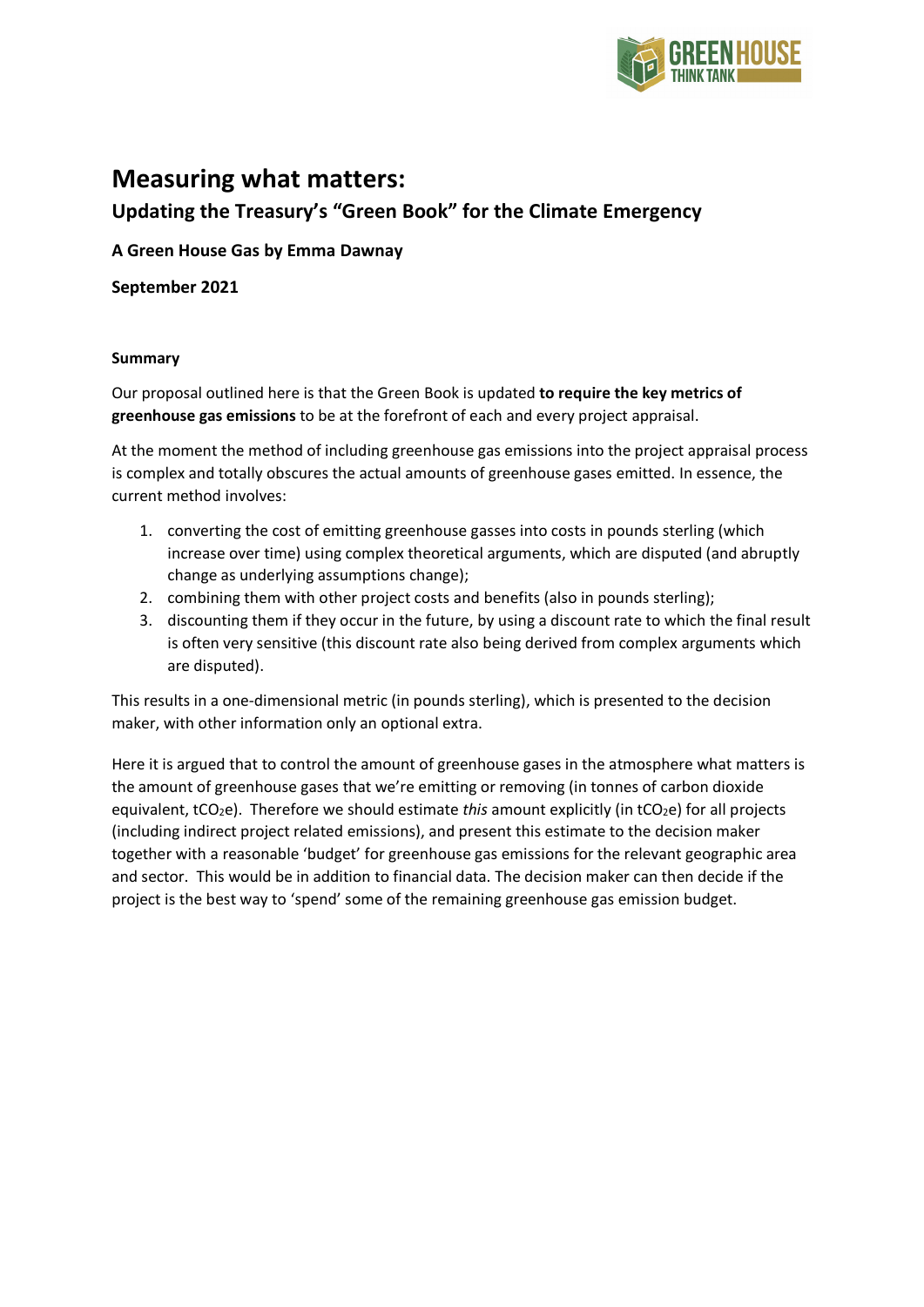

#### **Facts**

- 1. We have a climate emergency and we must cut back global greenhouse gas emissions.
- 2. Economists are not in agreement about how future costs and benefits should be evaluated, let alone future costs and benefits of greenhouse gas emissions and mitigation/adaptation measures.
- 3. Government institutions at all levels need a method to compare and evaluate projects to support decision making.
- **4. The Treasury's Green Book** is the current system of assessing which government projects or policy interventions should be implemented, primarily based on cost-effectiveness or costbenefit analyses.

#### **Recommendations**

- 1. Keep the Green Book, but do not aggregate the "costs" of the likely impact of greenhouse gas emissions with other costs.
- 2. *Every* project must be evaluated *both* for its effect on greenhouse gas emissions *as well as* other non-greenhouse-gas costs and benefits (both financial and non-financial).
- 3. The effect on greenhouse gas emissions should be calculated both for the project implementation and for the ongoing annual greenhouse gas emissions after the project has been implemented.
- 4. The results of a project's estimated greenhouse gas emissions should be presented alongside a reasonable greenhouse gas 'budget' for this sector in this geographical area (estimated from the UK's total remaining greenhouse gas budget).
- 5. Discounting should be used for projects involving removal of greenhouse gases from the atmosphere where the amount of greenhouse gases removed in the future should be discounted to account for project risks.
- 6. Discount rates for all calculations should be reviewed often, as underlying assumptions about growth rates are likely to change as the climate changes.
- 7. Further to the proposals in this report, new evaluation processes must be developed for assessing a project's impacts on other critical environmental systems such as biodiversity, as well as for the widely transformative projects so urgently needed to prevent an everincreasing severity and frequency of climate disasters.



<span id="page-1-0"></span><sup>&</sup>lt;sup>1</sup> Video of Jeremy Grantham - What investors need to know about technology & climate change 11<sup>th</sup> April 2018 from 43:20 to 45:0[6 https://youtu.be/cPCblFpqrkI?t=2600](https://youtu.be/cPCblFpqrkI?t=2600)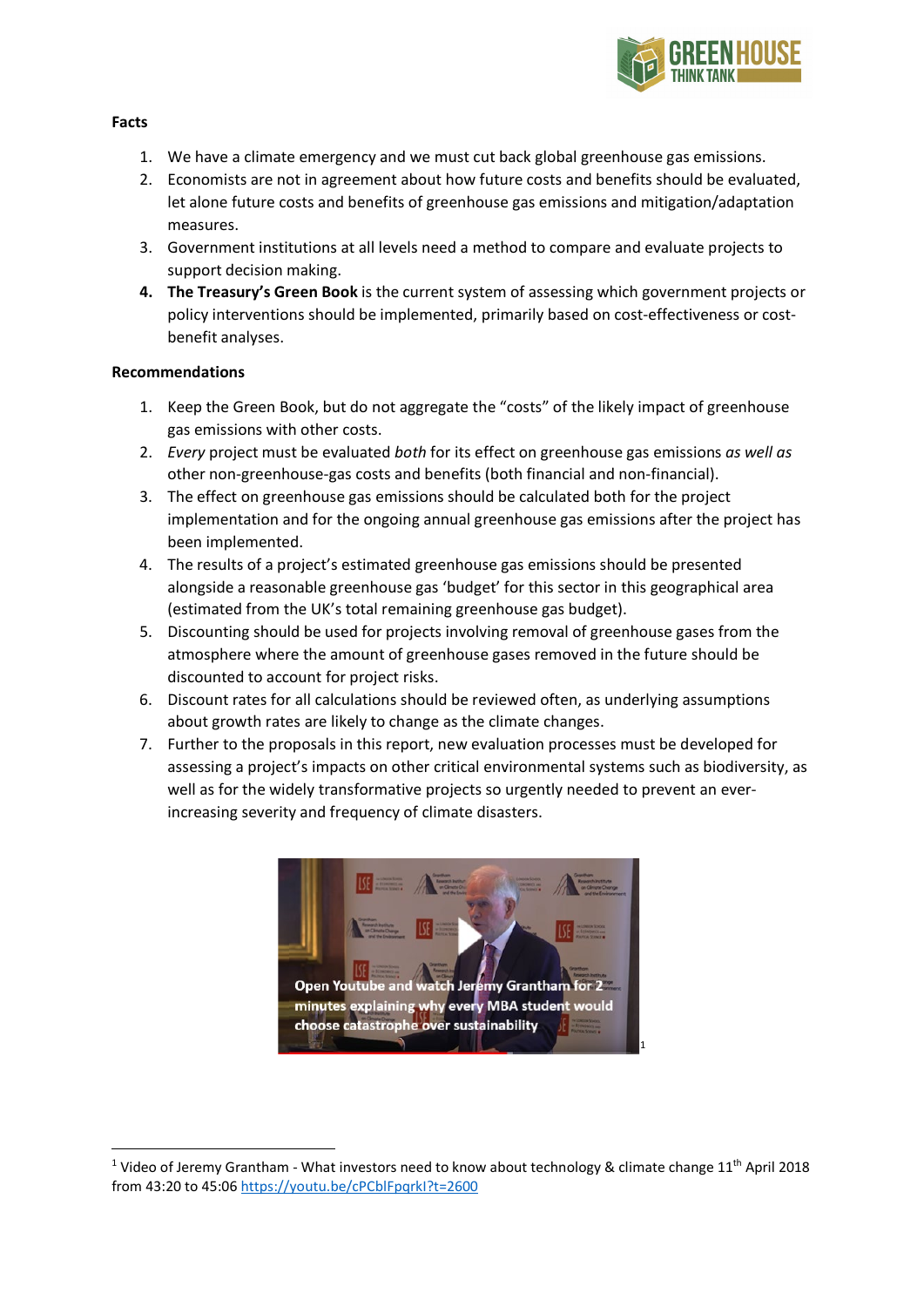

# **Background**

#### **Climate Emergency**

The UK government has declared a climate emergency, as have many councils. The United Nations report on climate indicates that the ambitions declared by the nation states in the Paris Agreement need to be five times higher if the globe is to keep below 1.5 degrees of warming, or three times higher to stay below [2](#page-2-0) degrees.<sup>2</sup> The UK has enshrined greenhouse gas reductions in law, but it is not going to meet its own targets after 2027.<sup>[3](#page-2-1)</sup>

Tim Jackson has shown<sup>[4](#page-2-2)</sup> that a fair greenhouse gas budget for the UK compatible with a global budget to remain under 1.5 degrees warming would be 2.5 GtCO<sub>2</sub>. Further, to reach a Zero Carbon economy by 2050 and to remain within this budget, absolute reductions of more than 95% of carbon emissions as early as 2030 are necessary. This implies a net reduction in actual greenhouse gas emissions of 35% per year, starting now. (Note, these figures are not what the UK has signed up to under the Paris Agreement, but rather what is required to keep global temperatures under 1.5 degrees, with a fair allocation of the remaining carbon dioxide budget to different countries).

#### **The Green Book**

*The Green Book: Central Government Guidance on Appraisal and Evaluation<sup>[5](#page-2-3)</sup> is published by the* Treasury and, according to the foreword, has provided guidance to help officials develop transparent, objective, evidence-based appraisal and evaluation of proposals to inform decision making for nearly half a century.

The approach is based on welfare economics. It has been criticised for hiding ethical judgements,  $6$ making the results wrongly appear to be based only on scientific facts. Chapter 2 of the Stern Review<sup>[7](#page-2-5)</sup> has an excellent review of the philosophy behind welfare economics and its shortcomings for dealing with climate change.

<span id="page-2-0"></span><sup>&</sup>lt;sup>2</sup> High-level synthesis report of latest climate science information convened by the Science Advisory Group of the UN Climate Action Summit 2019 [https://ane4bf-datap1.s3-eu-west-1.amazonaws.com/wmocms/s3fs](https://ane4bf-datap1.s3-eu-west-1.amazonaws.com/wmocms/s3fs-public/ckeditor/files/United_in_Science_ReportFINAL_0.pdf?XqiG0yszsU_sx2vOehOWpCOkm9RdC_gN)[public/ckeditor/files/United\\_in\\_Science\\_ReportFINAL\\_0.pdf?XqiG0yszsU\\_sx2vOehOWpCOkm9RdC\\_gN](https://ane4bf-datap1.s3-eu-west-1.amazonaws.com/wmocms/s3fs-public/ckeditor/files/United_in_Science_ReportFINAL_0.pdf?XqiG0yszsU_sx2vOehOWpCOkm9RdC_gN) <sup>3</sup> Committee on Climate Change [https://www.theccc.org.uk/about/our-expertise/advice-on-reducing-the-uks](https://www.theccc.org.uk/about/our-expertise/advice-on-reducing-the-uks-emissions/)[emissions/](https://www.theccc.org.uk/about/our-expertise/advice-on-reducing-the-uks-emissions/)

<span id="page-2-2"></span><span id="page-2-1"></span><sup>4</sup> Tim Jackson *Zero Carbon Sooner —The case for an early zero carbon target for the UK* CUSP Working Paper by July 2019

<span id="page-2-3"></span><sup>5</sup> The Green Book published by The Treasury [https://www.gov.uk/government/publications/the-green-book](https://www.gov.uk/government/publications/the-green-book-appraisal-and-evaluation-in-central-governent)[appraisal-and-evaluation-in-central-governent](https://www.gov.uk/government/publications/the-green-book-appraisal-and-evaluation-in-central-governent)

<span id="page-2-4"></span><sup>6</sup> See, for example, the report *Greening the Green Book* by James Medway 8th July 2019 published on the Commonwealth Website<https://www.common-wealth.co.uk/greening-the-green-book.html>

<span id="page-2-5"></span><sup>7</sup> The Stern Review (2006) [https://webarchive.nationalarchives.gov.uk/20100407172811/http://www.hm](https://webarchive.nationalarchives.gov.uk/20100407172811/http:/www.hm-treasury.gov.uk/stern_review_report.htm)[treasury.gov.uk/stern\\_review\\_report.htm](https://webarchive.nationalarchives.gov.uk/20100407172811/http:/www.hm-treasury.gov.uk/stern_review_report.htm)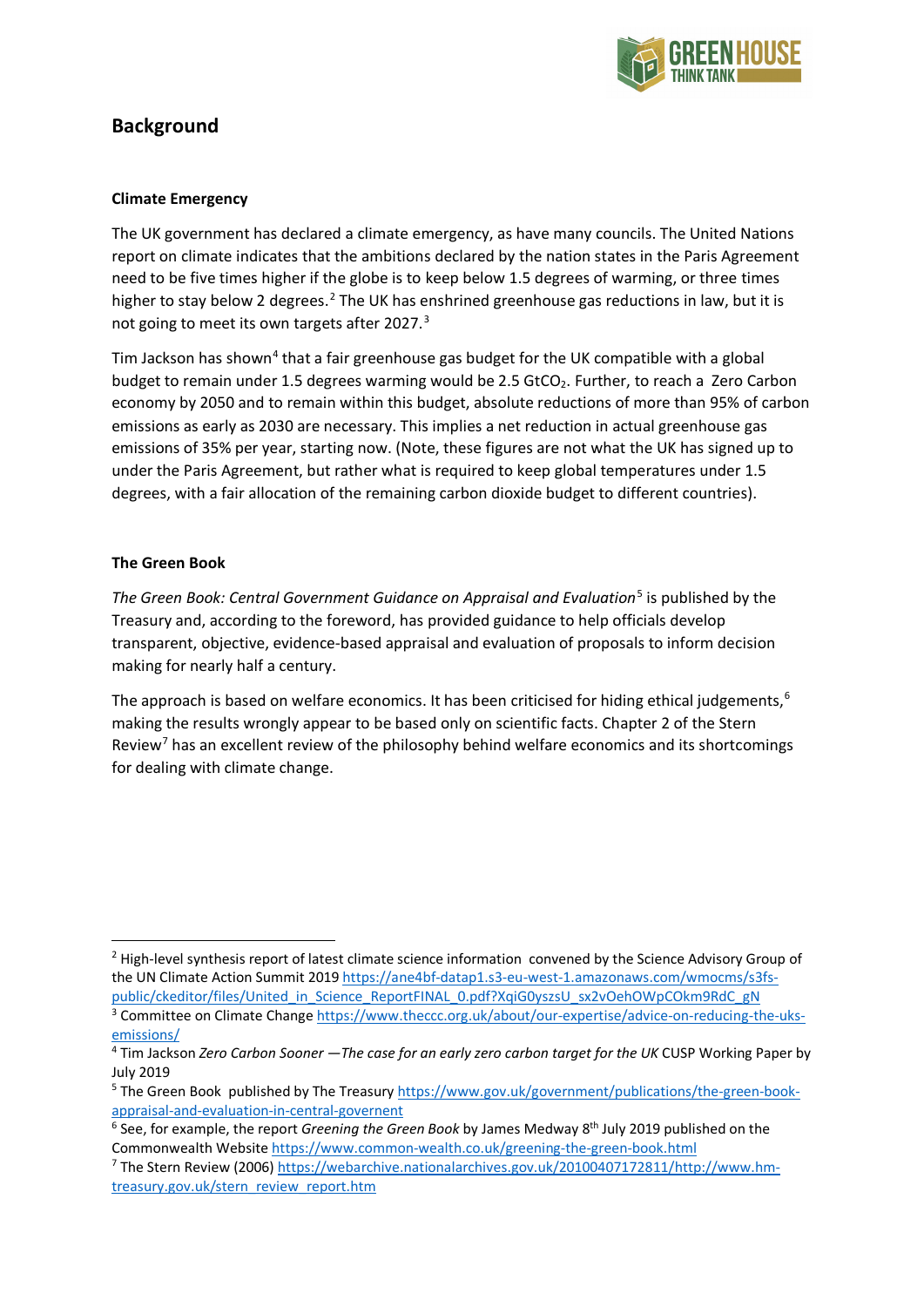

### **Economists are not in agreement about how future costs and benefits in general, and the impacts of future greenhouse gas emissions in particular, should be evaluated.**

In the 2008 document *Intergenerational wealth transfers and social discounting: Supplementary Green Book Guidance*[8](#page-3-0) which accompanies the Green Book, the following is quoted from the Stern Review:

*"the appropriate trade-off between equity and efficiency, intergenerational or otherwise, raises fundamental issues in political philosophy. Consensus is unlikely, if not impossible..."*

and it continues by indicating a reducing discount rate over time is helpful. However, any discounting of environmental impacts at all is disputed by many environmentalists.<sup>[9](#page-3-1)</sup>

Much of the disagreement is based on the philosophical discussion of "strong" versus "weak" sustainability. Weak sustainability assumes that natural capital and manufactured capital are substitutable, so, for example, the loss of a natural ecosystem can be compensated by the benefit of, say, a new road. Another example is that the "costs" relating to greenhouse gas emissions of a new airport (now and in the future due to increased use of kerosene by aeroplanes) could be more than compensated by the economic benefits of the airport. Under weak sustainability, all types of capital can be "monetised", i.e. reduced to a single financial metric. Strong sustainability maintains that natural and man-made capital are not substitutable: a loss of natural capital is a permanent loss which cannot be compensated. (See the UN report from Jérôme Pelenc et al.<sup>[10](#page-3-2)</sup> for more discussion). The Green Book appraisal is currently based on the idea of weak sustainability.

#### **Major shortcomings of using the Green Book for decision making**

There are two major shortcomings, both stemming from using the arguments of weak sustainability rather than strong sustainability:

Firstly, converting the greenhouse gas emissions into financial metrics – however well done from ethical<sup>[11](#page-3-3)</sup> and economic<sup>[12](#page-3-4)</sup> viewpoints (the official value of the cost of emitting a tonne of carbon dioxide has suddenly jumped by more than a factor of three<sup>13</sup>) – means that the oversight of the quantity of these emissions is lost. As we have a climate emergency which can only be mitigated by controlling our actual greenhouse gas emissions and keeping them below a threshold, maintaining this oversight for all decision making is crucial.

<span id="page-3-1"></span><span id="page-3-0"></span><sup>8</sup> <https://www.gov.uk/government/publications/green-book-supplementary-guidance-discounting> <sup>9</sup> See, for example, Victor Anderson Protecting the Interests of Future Generations CUSP Working Paper Series No 1[4 https://www.cusp.ac.uk/themes/p/wp14/#\\_edn14](https://www.cusp.ac.uk/themes/p/wp14/#_edn14)

<span id="page-3-2"></span><sup>&</sup>lt;sup>10</sup> Brief for GSDR 2015 : Weak Sustainability versus Strong Sustainability, Jérôme Pelenc, Jérôme Ballet, Tom Dedeurwaerdere [https://sustainabledevelopment.un.org/content/documents/6569122-Pelenc-](https://sustainabledevelopment.un.org/content/documents/6569122-Pelenc-Weak%20Sustainability%20versus%20Strong%20Sustainability.pdf)[Weak%20Sustainability%20versus%20Strong%20Sustainability.pdf](https://sustainabledevelopment.un.org/content/documents/6569122-Pelenc-Weak%20Sustainability%20versus%20Strong%20Sustainability.pdf)

<span id="page-3-3"></span><sup>&</sup>lt;sup>11</sup> Different groups in society would certainly put a different financial value on greenhouse gas emissions.

<span id="page-3-4"></span><sup>&</sup>lt;sup>12</sup> The methods of calculating financial values for greenhouse gas emissions given in the Green Book [supplementary guidance: valuation of energy use and greenhouse gas emissions for appraisal](https://www.gov.uk/government/publications/valuation-of-energy-use-and-greenhouse-gas-emissions-for-appraisal) are highly complex and would be disputed by many environmentalists.

<span id="page-3-5"></span><sup>&</sup>lt;sup>13</sup> The value of carbon emissions of £248 /tCO<sub>2</sub>e (non-traded, in 2022, central series) published by Department for Business, Energy & Industrial Strategy (BEIS) i[n Valuation of greenhouse gas emissions: for policy appraisal](https://www.gov.uk/government/publications/valuing-greenhouse-gas-emissions-in-policy-appraisal/valuation-of-greenhouse-gas-emissions-for-policy-appraisal-and-evaluation)  [and evaluation](https://www.gov.uk/government/publications/valuing-greenhouse-gas-emissions-in-policy-appraisal/valuation-of-greenhouse-gas-emissions-for-policy-appraisal-and-evaluation) on 2<sup>nd</sup> September 2021 has jumped from a value of just £78 /tCO<sub>2</sub>e published in BEIS data tables in the aforementioned [Green Book supplementary guidance: valuation of energy use and greenhouse](https://www.gov.uk/government/publications/valuation-of-energy-use-and-greenhouse-gas-emissions-for-appraisal)  [gas emissions for appraisal](https://www.gov.uk/government/publications/valuation-of-energy-use-and-greenhouse-gas-emissions-for-appraisal) which had been last edited less than two months earlier. This shows these 'values' are extremely far from being known and stable, even amongst economists in BEIS.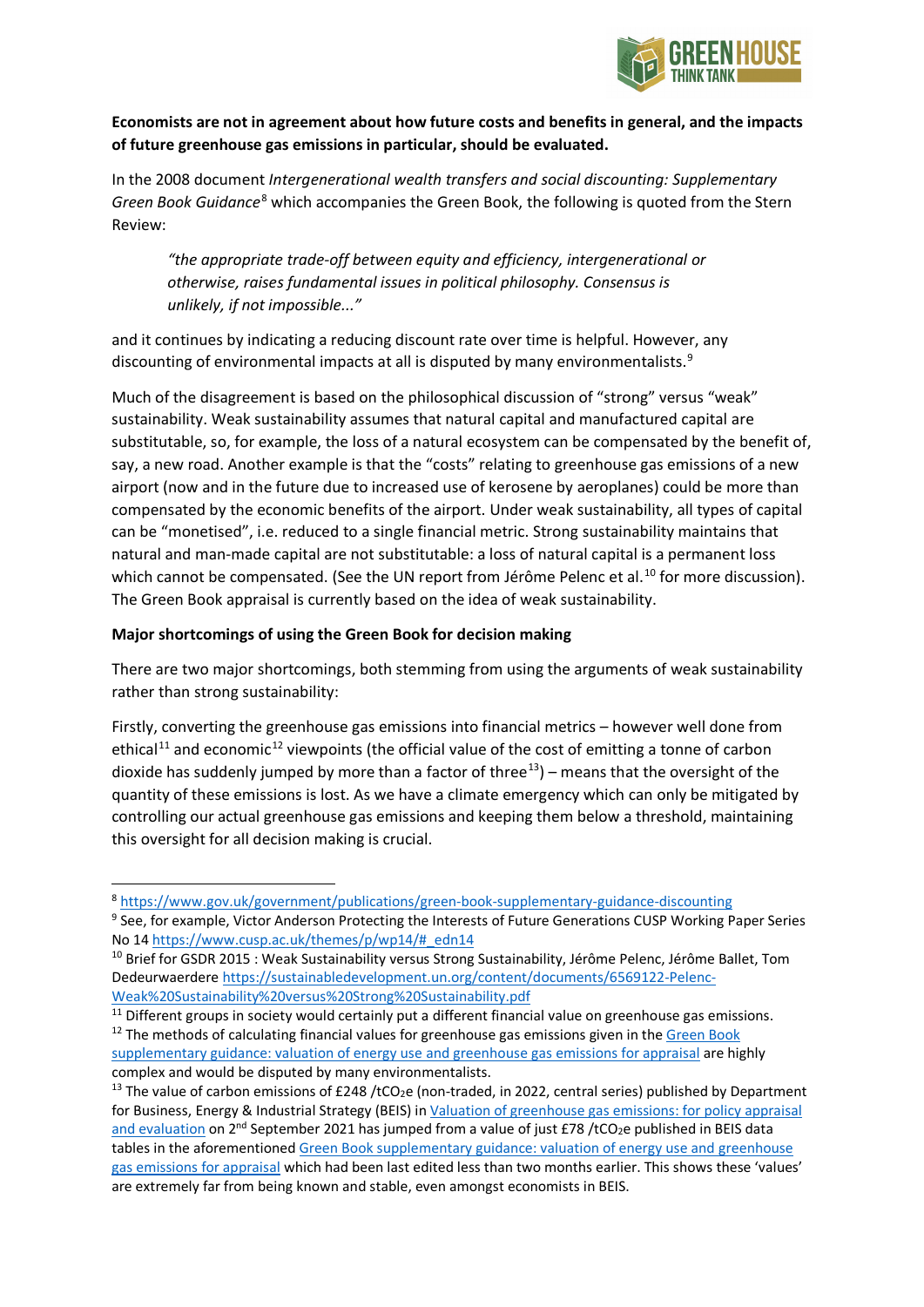

Secondly, using discounting techniques as they are currently used - even with lower discount rates for longer-term projects - means that these projects are prone to the problem that the "benefit" of having a liveable planet in the future can be less than the "cost" today of taking action to enable such a future, as shown by Jeremy Grantham in the film clip. $1$ 

Quoting from the summary of conclusions of the Stern Review:

"*This Review has assessed a wide range of evidence on the impacts of climate change and on the*  economic costs, and has used a number of different techniques to assess costs and risks. From all *of these perspectives, the evidence gathered by the Review leads to a simple conclusion: the benefits of strong and early action far outweigh the economic costs of not acting*"

After this report, the 2008 Climate Change Act came into force along with a host of green policies and updates to the Green Book. Despite these, too little has been achieved and we are now facing a climate emergency.

The Green Book specifies the required appraisal technique for every significant government project (but it notes there are limitations of this technique for projects with widely transformational effects, see below). There is nothing in the Green Book which would prevent the analysis proposed here from being undertaken, however, it is not currently a requirement for project appraisal. Here the proposal is that the Green Book is updated **to require the key metrics of greenhouse gas emissions** to be at the forefront of each and every project appraisal.

Projects that have widely transformational effects can't be evaluated on the basis of a cost-benefit analysis and welfare economics (as noted in the Green Book<sup>[14](#page-4-0)</sup>). For example, the project "to put a man on the moon" would almost certainly have had a negative net present value under a costbenefit analysis. The fact that major projects aimed at reducing greenhouse gas emissions by widely transforming the way we live and work may appear to have high "net present costs per unit of greenhouse gas avoided" should not be grounds for stopping such projects, as how people adapt in the post-project environment cannot be known in advance. [15](#page-4-1) In these cases the Green Book appraisal should make it clear that a cost benefit analysis of the financial metrics is not suited to informing the decision (however estimates of the effects on greenhouse gas emissions should still be undertaken). By far the majority of government funded projects will not be "transformational", and therefore can be assessed by the techniques proposed in this report.

### **A note for those not familiar with discounting and net present value calculations**

These are standard techniques used by businesses to calculate the value of future costs and benefits to aid decision making. A typical use is to assess the future cash flows resulting from the cost of buying a machine now. Only if the future cash flows result in a greater return than keeping the money in a savings account (paying interest) at the bank, should the machine be acquired. To assess this, all the costs and benefits are translated into a "present value" by discounting their future

<span id="page-4-0"></span><sup>&</sup>lt;sup>14</sup> See section 5.1 of the Green Book

<span id="page-4-1"></span><sup>&</sup>lt;sup>15</sup> In the way no one could have imagined all the new types of businesses that have been enabled by the development of smart phones and tablets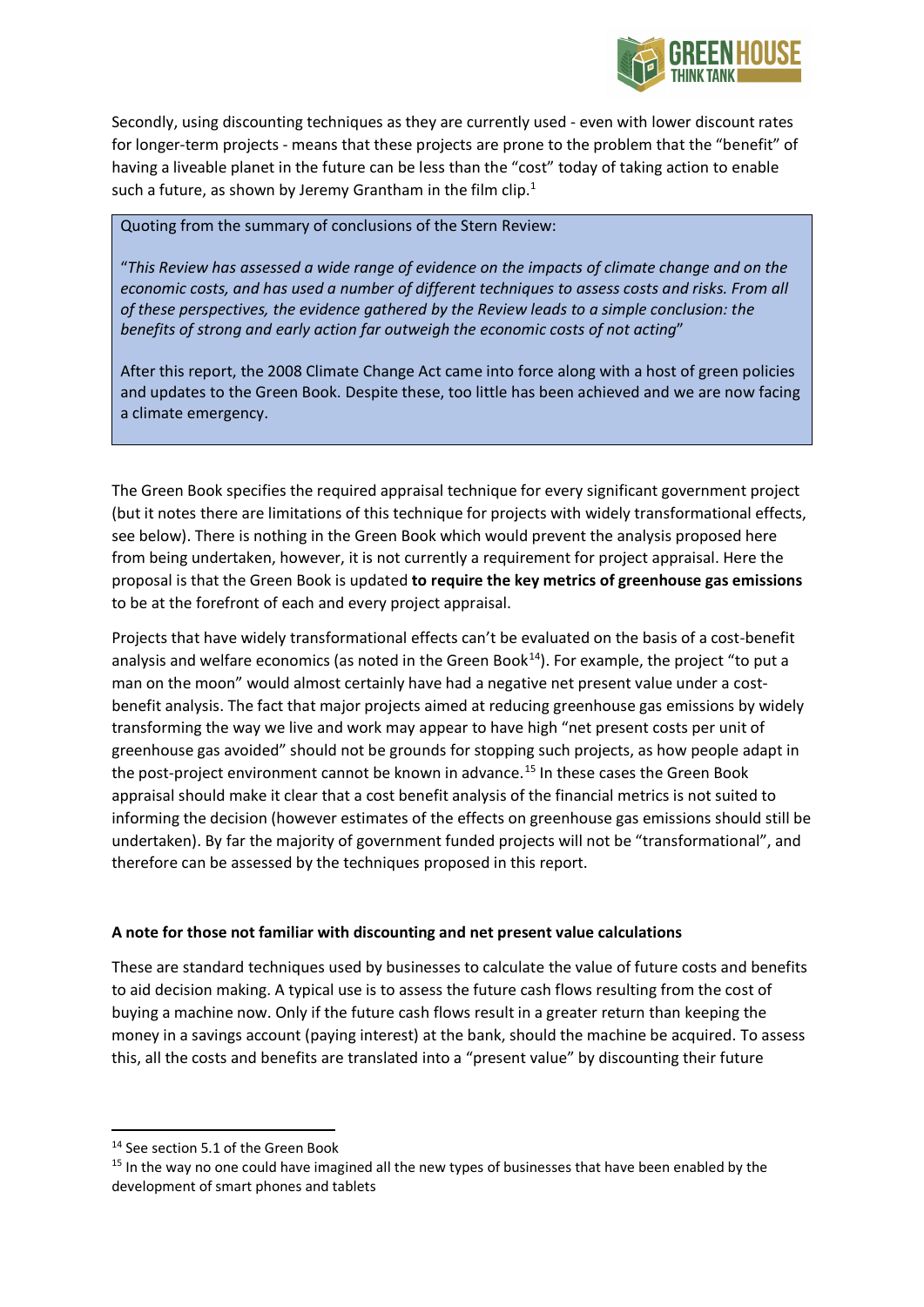

values. If the "net present value" of all present benefits less all present costs is more than zero, the project should go ahead (i.e. it will give a higher return than keeping the money in the bank).

The Green Book requires such assessments for government projects where not only financial costs and benefits are assessed, but also any relevant non-financial costs and benefits which should be monetised and included in the assessment. The technique is explained in section 5.4 of the Green Book, and readers unfamiliar with this approach will find it helpful to read this section.

# **Proposal**

The proposal here is to make the decision maker explicitly aware of the greenhouse gas implications for *each and every* government-funded project alongside the financial implications of all other costs and benefits (monetised, if necessary). This would be instead of the current practise of monetising the greenhouse gas implications and aggregating these with the other (monetised) costs and benefits – thereby losing the information about the actual amounts of greenhouse gases associated with the project.

To do this, it is proposed to keep the current methods of Green Book appraisals, but to also explicitly calculate the following for *every* project:

- 1. the quantity of greenhouse gas emissions directly or indirectly related to the implementation of the project, expressed in tonnes of carbon dioxide equivalent (in  $tCO<sub>2</sub>e$ ) compared to the baseline case if the project had not been carried out,
- 2. the net change in ongoing annual greenhouse gas emissions after the project has been implemented (in  $tCO_2e$  per year) compared to the baseline case if the project had not been carried out. [16](#page-5-0)
- 3. the reasonable greenhouse gas "budget" for this sector in this geographical area (estimated from the UK's total remaining greenhouse gas budget), and assessments of the annual ongoing budgets for carbon emissions required to meet this.

These will be presented to decision makers alongside the standard results of a cost benefit calculation expressed as the net present value of the project.<sup>[17](#page-5-1)</sup>

Keeping greenhouse gas emissions separate and explicit will enable these to be controlled more easily. This will also aid government at all levels to reach their Zero Carbon goals. It will entail some more calculations, but these are intrinsically easier to understand than converting emissions into financial costs where they become "hidden" and then diminish over time in the discounting calculations.

The numbers for the greenhouse gas budgets should be taken from relevant neighbourhood or city Zero Carbon plans where these exist, otherwise they can be estimated. These figures aim to put the

<span id="page-5-0"></span><sup>&</sup>lt;sup>16</sup> For example, for a transport sector investment the emissions associated with the actual use of the road would be absolutely fundamental and dwarf those associated with construction as well as future road maintenance costs (although these are still significant).

<span id="page-5-1"></span> $17$  Likewise for a desired outcome, both the greenhouse gas emissions to obtain that outcome as well as the non-greenhouse gas costs must be presented to the decision maker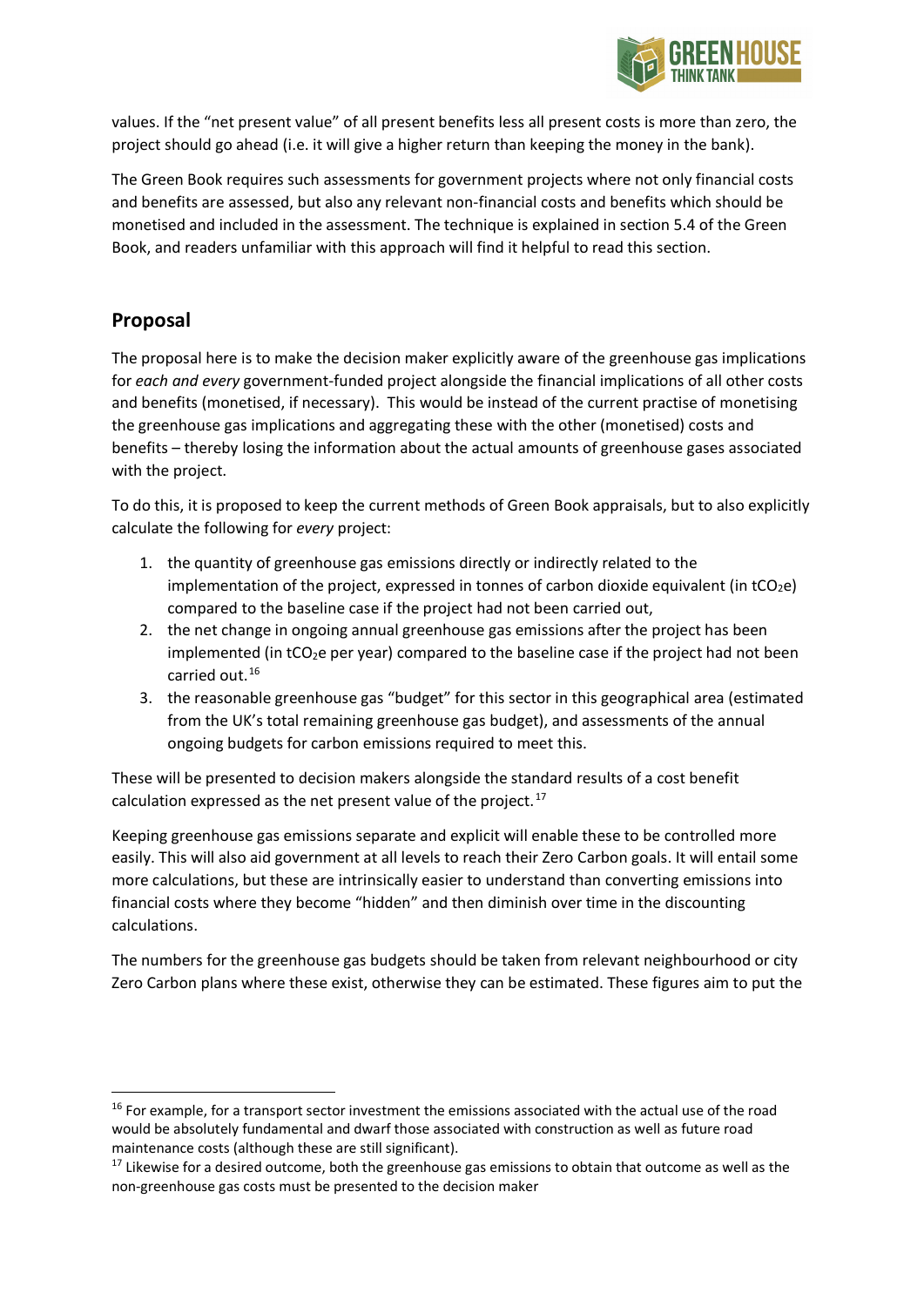

results of calculations (i) and (ii) into perspective by comparing them to what needs to be achieved to meet our Zero Carbon goal.<sup>[18](#page-6-0)</sup>

Note that the sections in the Green Book regarding optimism bias, risk and uncertainty are also relevant for calculating expected greenhouse gas emissions. Reductions in greenhouse gas emissions may not be as large as expected. For example, installing home insulation may lead to people heating their houses to a higher (more comfortable) temperature rather than using less fossil fuel (re-bound effects).

#### **Accounting for the quantity of greenhouse gas emissions**

The aim is to calculate the effect of different project options on greenhouse gas emissions of society in general, and to compare these to the baseline, 'without project' options. To aid this, the government should provide supporting information such as the projections of greenhouse gas emissions related to electricity use into the future, likewise for car-miles, public bus passenger miles etc. Note that where parts of projects will be out-sourced to the private sector, the relevant greenhouse gas emissions from the private sector must also be included.

#### **Example: closing several antiquated health facilities and building a new centralised facility.**

Required calculations:

- 1) Greenhouse gas emissions related to building and commissioning new facility and greenhouse gas emissions related to de-commissioning old facilities and converting them into whatever they are most likely to be used for  $(tCO<sub>2</sub>e)$ . This includes emissions related to production and transport of all materials used including cement (which is very carbon intensive) and emissions related to the energy needed for the building works including diesel for diggers, travel for builders etc.
- 2) Estimations of greenhouse gas emissions of running costs of new facility compared to the old ones, including estimations of the emissions related to heating, electricity and travel for staff, patients, visitors, deliveries and waste collections for the new facility compared to the old ones ( $tCO<sub>2</sub>e$  per year).
- 3) Net present value of project of delivering new facility and selling old facility buildings (£) (as in the current version of the Green Book, but with the exception of excluding any values placed on greenhouse gas emissions).
- 4) Consider other options (as required currently in the Green Book). In this case it could be refurbishing and extending the old facilities rather than moving to a new one. All of the calculations above should be repeated for each option. Where possible, options that enable a Zero Carbon (or negative carbon<sup>19</sup>) future should be included.

Decision makers should consider the results of all of these calculations as well as other "soft" information in a matrix similar to in Figure 10, Section 7 of the Green Book.

<span id="page-6-0"></span> $18$  It is highly recommended that in the future different sectors – both governmental and non-governmental – are assigned reasonable greenhouse gas budgets. Whilst such formal budgets are not yet available, decision makers should do their best at putting the greenhouse gas emissions in context for the purposes of Green-Book project appraisals

<span id="page-6-1"></span> $19$  Negative Carbon would be where a more greenhouse gases are removed from the atmosphere than added to it: for example, when a tree is planted.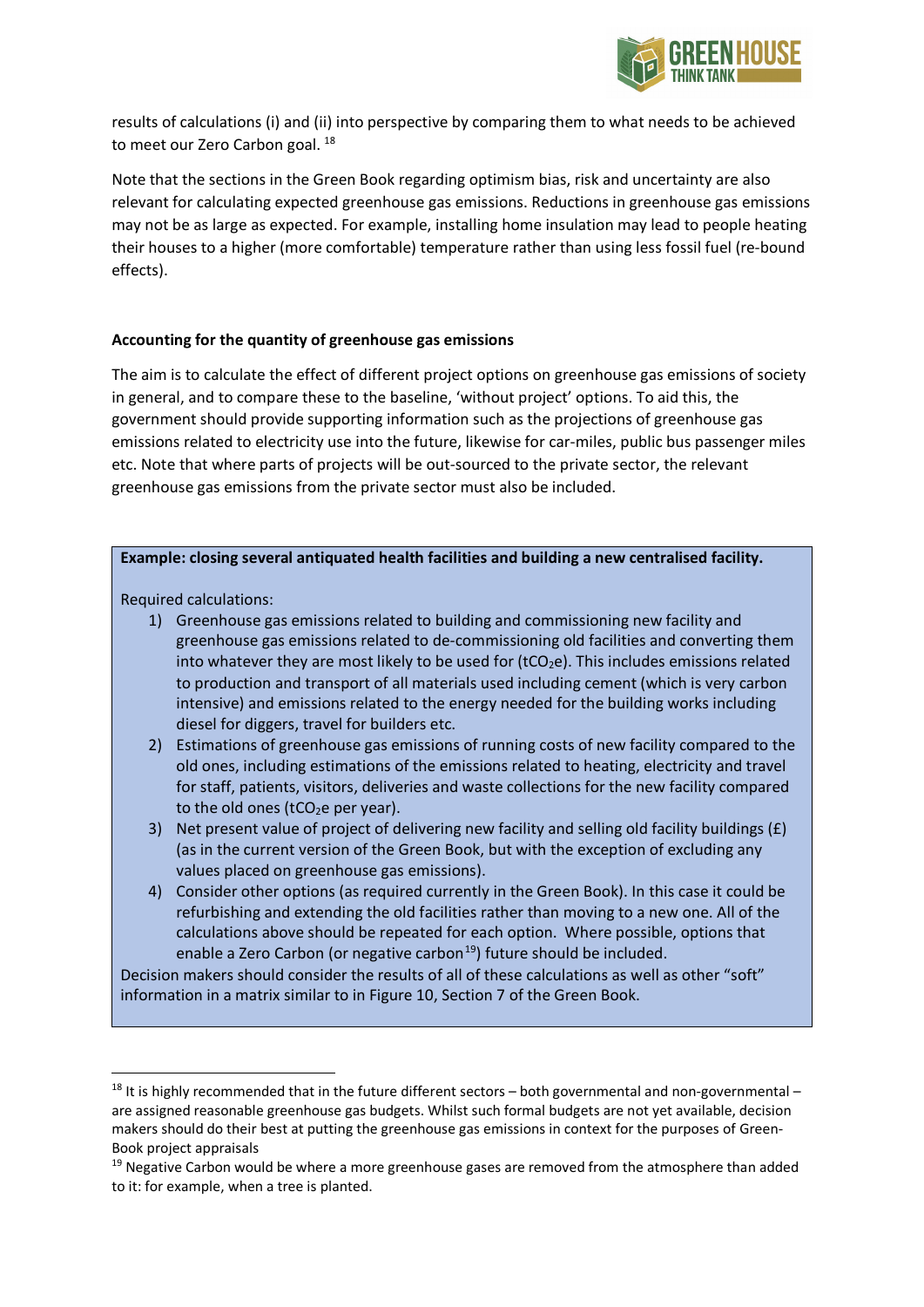

#### **Geographic nature of greenhouse gas emissions**

Where imported goods will be necessary for a project, the embodied greenhouse gas emissions relating to the required resources for manufacture of these goods (and goods in their supply chains and excavation of necessary raw materials) as well as their transport emissions (and also end of life emissions from disposal) should be included. The rationale for this is that if the project were not to take place, these greenhouse gasses would not be emitted.

Mitigation of greenhouse gas emissions outside the territory of the UK should not be accounted for. Planting trees in another country, for example, will suffer from a high risk of double counting. The exception to this will be the UK international development spending: projects receiving funding will necessarily be abroad and the greenhouse gas emissions of such projects should be evaluated.

#### **Projects specifically designed to remove carbon dioxide from the air**

For these projects, the greenhouse gas emissions for the entire lifetime of the project (including decommissioning) should be considered, and the "benefits" of future greenhouse gas reductions from such projects should be discounted to account for project risks. For example, a planned carbon capture and storage facility might never get built due to political upheavals or might be destroyed due to an extreme weather event.

Clearly, any such project should have a positive net return on investment in terms of greenhouse gas removal i.e. the greenhouse gas emissions related to building and operating the facility considering all impacts to wider society (e.g. new homes for workers which need to be built and heated/cooled, travel of workers, transport of carbon dioxide etc) must be less than the quantity of greenhouse gases removed from the atmosphere.

Different projects to remove carbon dioxide from the atmosphere can be compared by comparing the "net present cost per  $tCO<sub>2</sub>e$  removed".

#### **Valuing the costs and benefits of non-greenhouse gas emissions**

Monetised financial costs of the impact of greenhouse gas emissions should be excluded totally from the net present value calculations, as they are being calculated separately. However, the financial costs relating to the energy required to carry out the project should be calculated as in the Green Book.

All other costs and benefits will be calculated as in the Green Book. Although it is made clear in the Green Book it is worth repeating here that great care must be taken with costs and benefits that have no price such as access to green spaces (which must be monetised) – and where these will change significantly in a project they should be made explicit to the decision maker.

It should be noted that the changes proposed here to the Green Book will not directly improve our assessment of other critical environmental problems such as biodiversity loss. Reducing measures of the value of nature to financial metrics as in the Dasgupta Review<sup>[20](#page-7-0)</sup> - to be amalgamated with other

<span id="page-7-0"></span><sup>&</sup>lt;sup>20</sup> Dasgupta Review[: https://www.gov.uk/government/collections/the-economics-of-biodiversity-the](https://www.gov.uk/government/collections/the-economics-of-biodiversity-the-dasgupta-review)[dasgupta-review](https://www.gov.uk/government/collections/the-economics-of-biodiversity-the-dasgupta-review)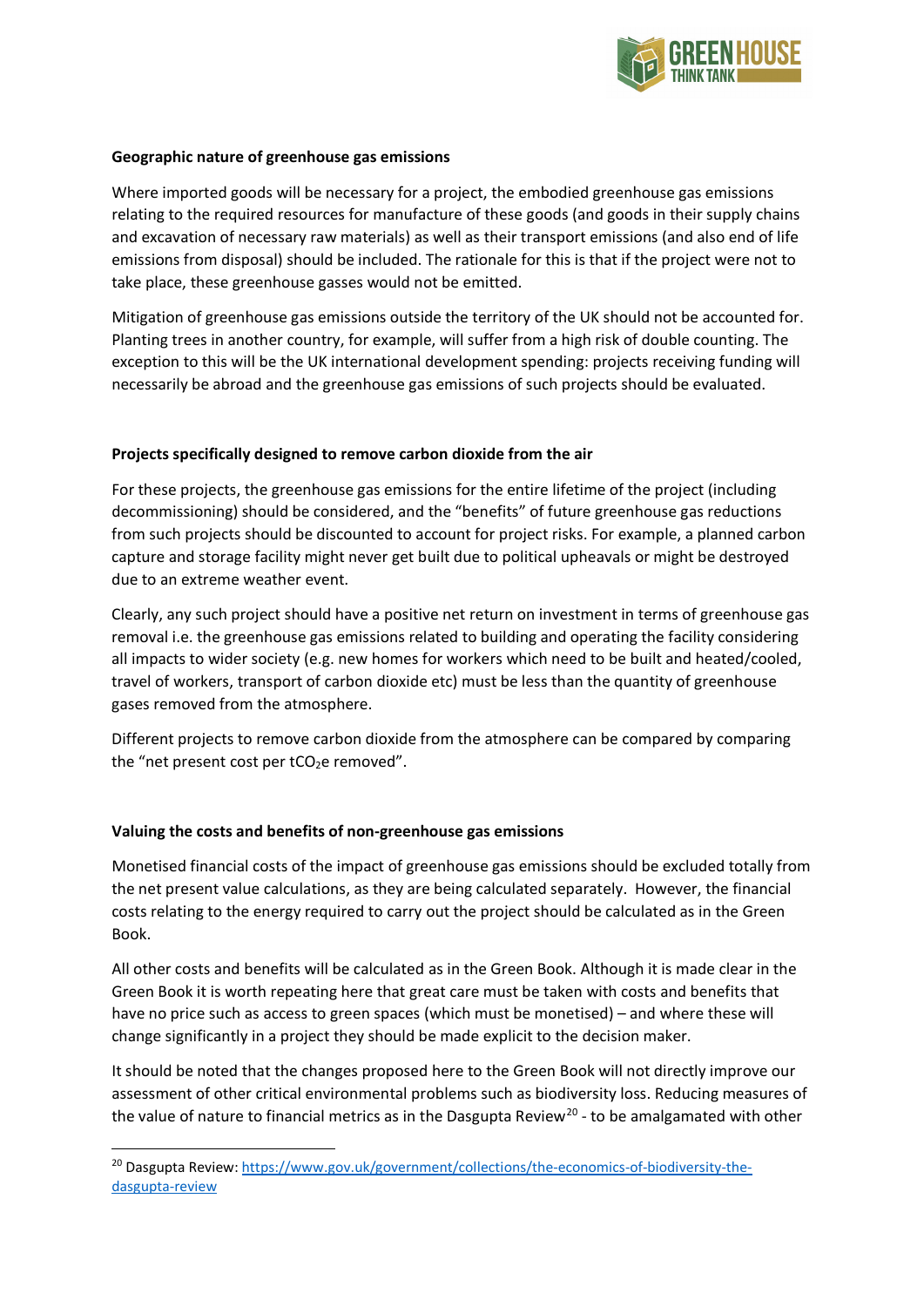

financial metrics and time-discounted - only obscures what is important.<sup>[21](#page-8-0)</sup> Further development of the appraisal techniques for projects that impact on other critical environmental problems is needed.

## **Discount rates**

Discount rates have an ethical as well as technical dimension. For example, should the financial benefit of access to green spaces be discounted, and if so, at which rate? Why should access to green spaces for future generations not count as much as for present generations?

Below the different discount rates are discussed in more detail, however, in the end the choice of discount rate will always involve an ethical evaluation to which different people will give different values.

It is for this reason that here it is proposed to explicitly calculate the net quantity of greenhouse gas emissions of the project as well as the change in annual emissions after the project has finished, so the decision maker can see these quantities – alongside their greenhouse gas budgets – together with the financial net present value of the project (including all monetised non-financial costs and benefits except those relating to the impacts of greenhouse gases emissions). This is instead of aggregating financial "values" of the impacts of greenhouse gas emissions with other financial costs as is currently the case. However, this does not completely remove the subjective ethical valuation of projects due to discounting. Potentially a different discount rate could lead to significantly different courses of action.

One way to ensure that discount rates properly reflect values held by society could be to have a citizen's assembly informed by economists, climate scientists and philosophers. This assembly would set the components of the discount rates to be used as standard.

A good overview of discount rates and the philosophical conundrums surrounding their application is given by Pearce et al.<sup>[22](#page-8-1)</sup> A highly relevant conclusion is that when different discount rates need to be "averaged" – due to uncertainties from different plausible scenarios about the future (e.g. different growth rates) or due to different groups placing different values on to future costs and benefits – the discount rate will vary over time, and tend towards the lowest of any of the discount rates after long time periods.

As we can expect society to re-evaluate what is important over time, especially as the climate changes, such assemblies should be convened once every few years.

### **Discount rates for financial costs and benefits including monetised values of non-financial costs and benefits**

The Green Book has a good summary of the calculations for the discount rate in Annex 6. The Green Book discount rate, known as the Social Time Preference Rate (STPR), for use in UK government

<span id="page-8-0"></span><sup>&</sup>lt;sup>21</sup> Clive L. Spash & Frédéric Hache (2021) The Dasgupta Review deconstructed: an exposé of biodiversity [economics,](https://www.tandfonline.com/doi/full/10.1080/14747731.2021.1929007) Globalizations

<span id="page-8-1"></span><sup>22</sup> David Pearce, Ben Groom, Cameron Hepburn &Phoebe Koundouri *Valuing the Future - Recent advances in social discounting* World Economics Vol. 4 • No. 2 • April–June2003

<https://pdfs.semanticscholar.org/1ee4/15fece1a2d55f176fef7f59da41a63892fbc.pdf>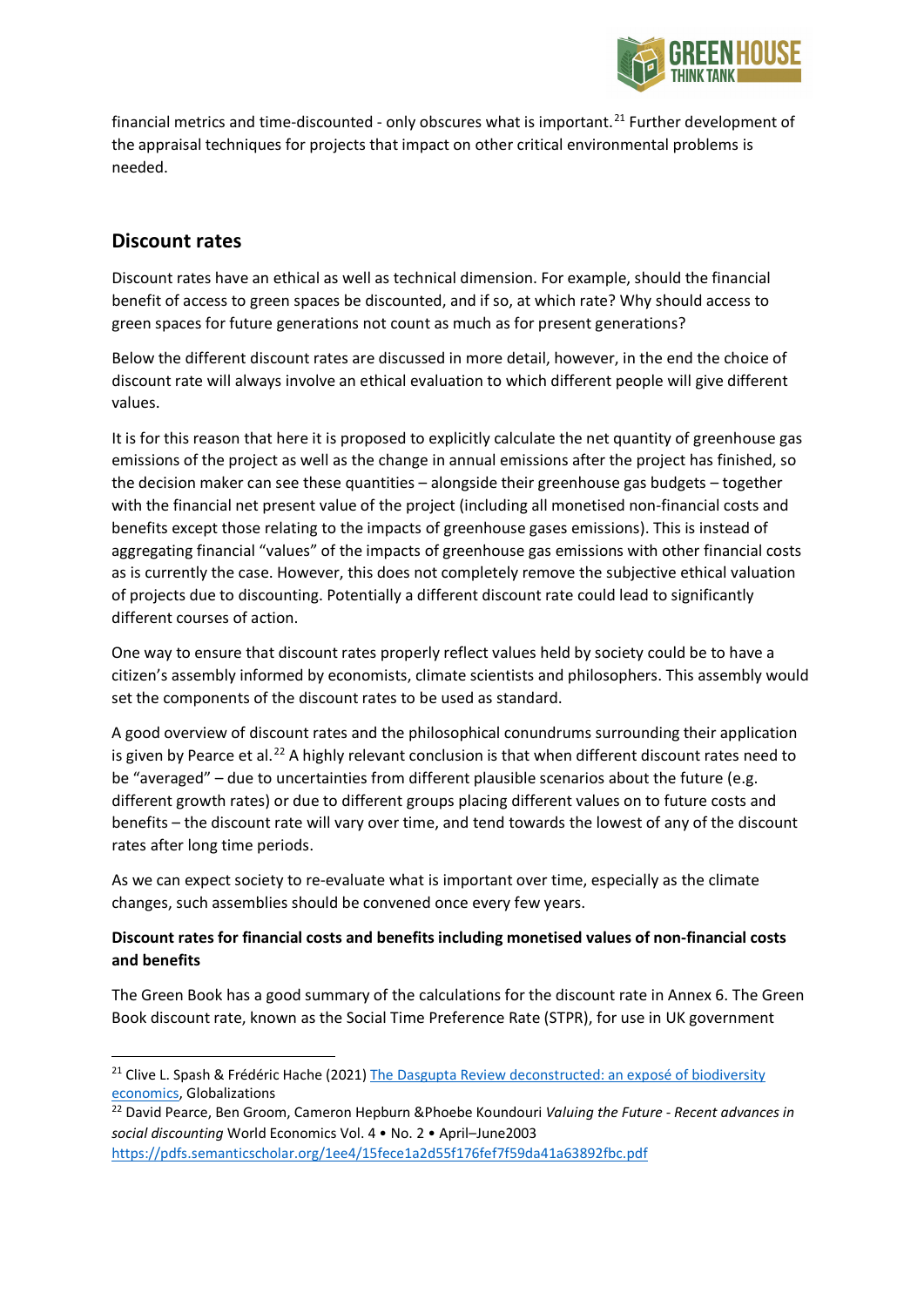

appraisal is set at 3.5% in real terms. Different, lower values are used for health projects and for longer term projects (over 30 years), with projects over 75 years having a discount rate of 2.14%.

The STPR is expressed as:

#### $r = \rho + \mu g$

where: r is the STPR;  $ρ$  (rho) is time preference comprising pure time preference ( $δ$ , delta) and catastrophic risk  $(L)$ ; and  $\mu$ g is the wealth effect which comprises of the marginal utility of consumption ( $\mu$ , mu), multiplied by expected growth rate of future real per capita consumption, g.

The Green Book uses a time preference of 1.5% (decreasing to zero for longer term projects), a marginal utility of consumption of 1 and a growth rate of 2% for regular projects. These numbers are justified with references.

The most contentious of these is the growth rate of 2%. The Green Book justifies this by citing one study showing the average growth from 1946 to 2016 was 2.2%, and another showing from 1996 to 2016 it was 1.7%. However, if we look over the last 1000 years, the growth rate was effectively zero until the start of the industrial revolution. For richer "post-industrial" nations such as ourselves, the growth rate appears to be declining. Even apart from climate issues, there are arguments as to why this is the case,<sup>[23](#page-9-0)</sup> and that growth rates are only likely to decline further in the future. A warmer climate is also forecast to reduce growth (though this effect is stronger in hotter countries), however it is extremely difficult to forecast an economic loss of growth due to adverse weather events. Further to this, there is increasingly likely to be strong political pressure to reduce consumption – and therefore growth – as consumption is causing many environmental problems.<sup>[24](#page-9-1)</sup> We may take future productivity gains in the form of more free time rather than the basis for more consumption. All of the above makes the estimate of 2% growth in the future likely to be over-estimated, with a zero or negative growth in the next decades seeming strong possibilities.

### **Value for the discount rate for quantities of greenhouse gas removal**

Greenhouse gas removal has not yet been achieved at scale. There are many risks involved – forests used for carbon offsetting have burnt down,<sup>[25](#page-9-2)</sup> trees can die from disease or be cut down, carbon capture and storage facilities might not work as planned etc. For these reasons it is necessary to use discounting when calculating greenhouse gas removal.

As choosing a reasonable discount rate will be difficult, it is suggested that a group of citizens advised by experts make these decisions, as with financial discounting.

<span id="page-9-0"></span><sup>23</sup> See, for instance, Richard G. Koo *The other half of macroeconomics* Wiley 2018

<span id="page-9-1"></span><sup>&</sup>lt;sup>24</sup> For example, the British Fashion Council is urging the big fashion companies to reduce the amount of clothing they produce - [https://www.edie.net/news/12/Fashion-giants-urged-to-decrease-clothing](https://www.edie.net/news/12/Fashion-giants-urged-to-decrease-clothing-production-as-part-of-their-sustainability-plans)[production-as-part-of-their-sustainability-plans.](https://www.edie.net/news/12/Fashion-giants-urged-to-decrease-clothing-production-as-part-of-their-sustainability-plans)

<span id="page-9-2"></span><sup>&</sup>lt;sup>25</sup> ["US forest fires threaten carbon offsets as company-linked trees burn"](https://on.ft.com/2V8DBax) Financial Times, 3.8.21. It is chilling to note that in the first draft of this report the fact that forests planted to offset carbon may burn down was hypothetical, but it has subsequently actually happened.